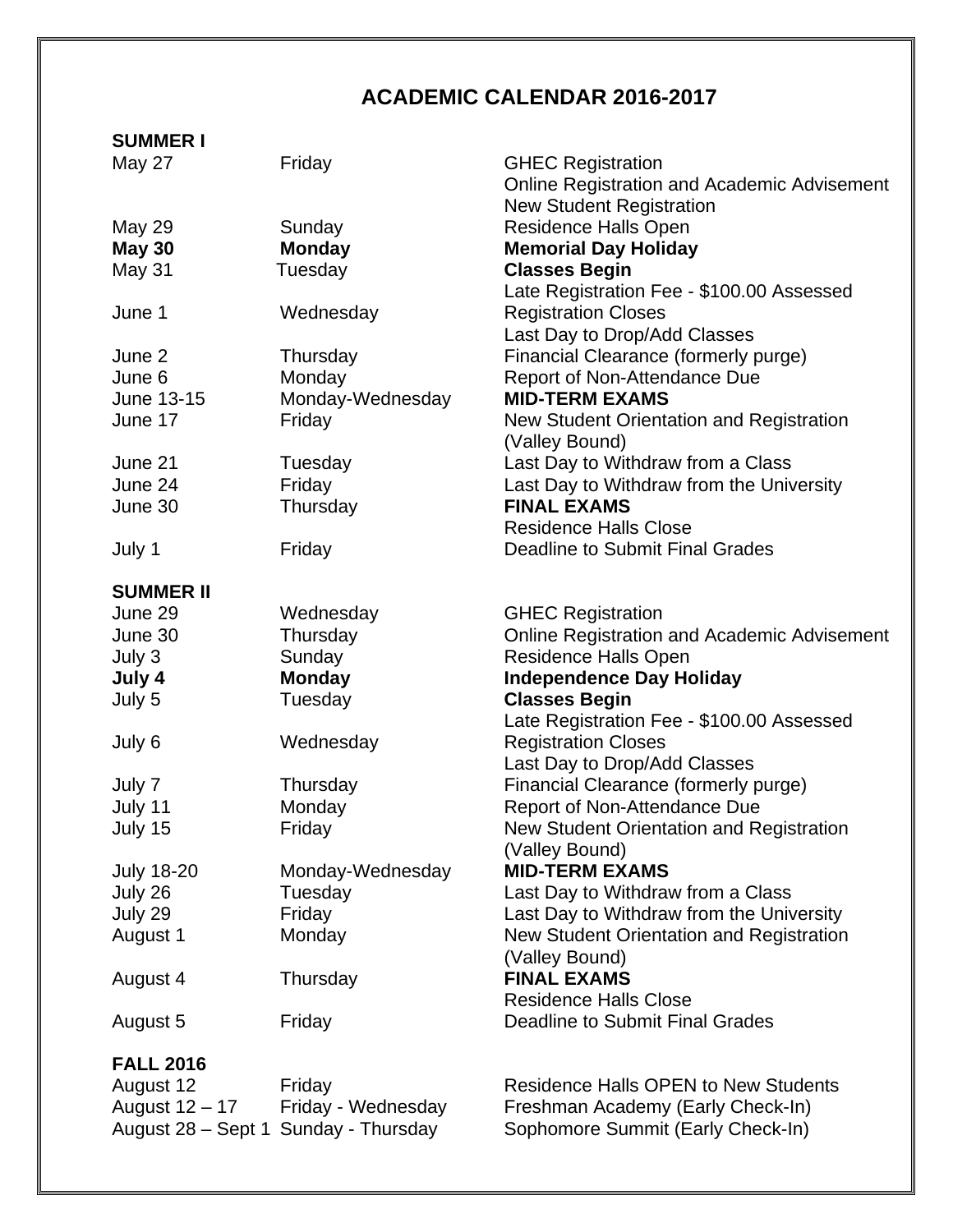| August 15          | Monday                  | <b>Faculty Returns</b><br><b>Holmes CC Registration</b>                            |
|--------------------|-------------------------|------------------------------------------------------------------------------------|
| August 16          | Tuesday                 | <b>GHEC Registration</b><br><b>Residence Halls OPEN to ALL Students</b>            |
| August 17          | Wednesday               | (4:00pm)<br>Coahoma CC Registration<br>Registration Continues/Academic Advisement  |
| August 18          | Thursday                | <b>Classes Begin</b><br>Late Registration Fee - \$100.00 Assessed                  |
| August 26          | Friday                  | <b>Weekend College Session I Begins</b>                                            |
| September 5        | <b>Monday</b>           | <b>Labor Day Holiday</b>                                                           |
| September 6        | Tuesday                 | <b>Classes Resume</b>                                                              |
| September 8        | Thursday                | Last Day to Drop/Add Classes                                                       |
|                    |                         | <b>Registration Closes</b>                                                         |
| September 9        | Friday                  | <b>Financial Clearance</b>                                                         |
| September 16       | Friday                  | Report of Non-Attendance Due                                                       |
| September 23       | Friday                  | <b>Graduation Applications due to Student Records</b><br>(December Graduates Only) |
| September 24       | Saturday                | <b>Weekend College Session I Ends</b>                                              |
| September 30       | Friday                  | <b>Weekend College Session II Begins</b>                                           |
| October 3-7        | Monday-Friday           | <b>MID-TERM EXAMS</b>                                                              |
| October 10         | Monday                  | Deadline to Submit Mid-Term Grades                                                 |
| October 10 - 12    | Monday-Wednesday        | <b>Academic Advisement</b>                                                         |
| October 13         | Thursday                | Online Registration begins for Spring 2017                                         |
| October 29         | Saturday                | <b>Weekend College Session II Ends</b>                                             |
| November 4         | Friday                  | Last Day to Withdraw from a Class                                                  |
|                    |                         | <b>Weekend College Session III Begins</b>                                          |
| November 11        | Friday                  | Last Day to Withdraw from the University                                           |
| November 21-22     | <b>Monday-Tuesday</b>   | <b>Fall Break for Faculty and Students</b>                                         |
| November 23-25     | <b>Wednesday-Friday</b> | <b>Thanksgiving Holidays</b>                                                       |
| November 28        | Monday                  | <b>Classes Resume</b>                                                              |
| December 1-2       | Thursday-Friday         | Reading Days (No Classes)                                                          |
| December 9         | Friday                  | <b>Weekend College Session III Ends</b>                                            |
| December 5-9       | Monday-Friday           | <b>FINAL EXAMS</b>                                                                 |
| December 10        | Saturday                | <b>Residence Halls Close</b>                                                       |
| December 12        | Monday                  | <b>Deadline to Submit Final Grades</b>                                             |
| <b>WINTER 2016</b> |                         |                                                                                    |
| December 12        | Monday                  | <b>Winter Term Classes Begin</b>                                                   |
|                    |                         | Late Registration Fee \$100.00 Assessed                                            |
| December 23-26     | <b>Friday-Monday</b>    | <b>Christmas Break for Winter Term</b>                                             |
| December 28        | Wednesday               | <b>FINAL EXAMS</b>                                                                 |
| January 3          | Friday                  | <b>Winter Term Ends</b><br>Deadline to Submit Final Grades                         |
| <b>SPRING 2017</b> |                         |                                                                                    |
|                    |                         |                                                                                    |
| January 3          | Tuesday                 | <b>Faculty &amp; Staff Return to Work</b>                                          |
| January 4          | Wednesday               | <b>CCC Registration</b>                                                            |